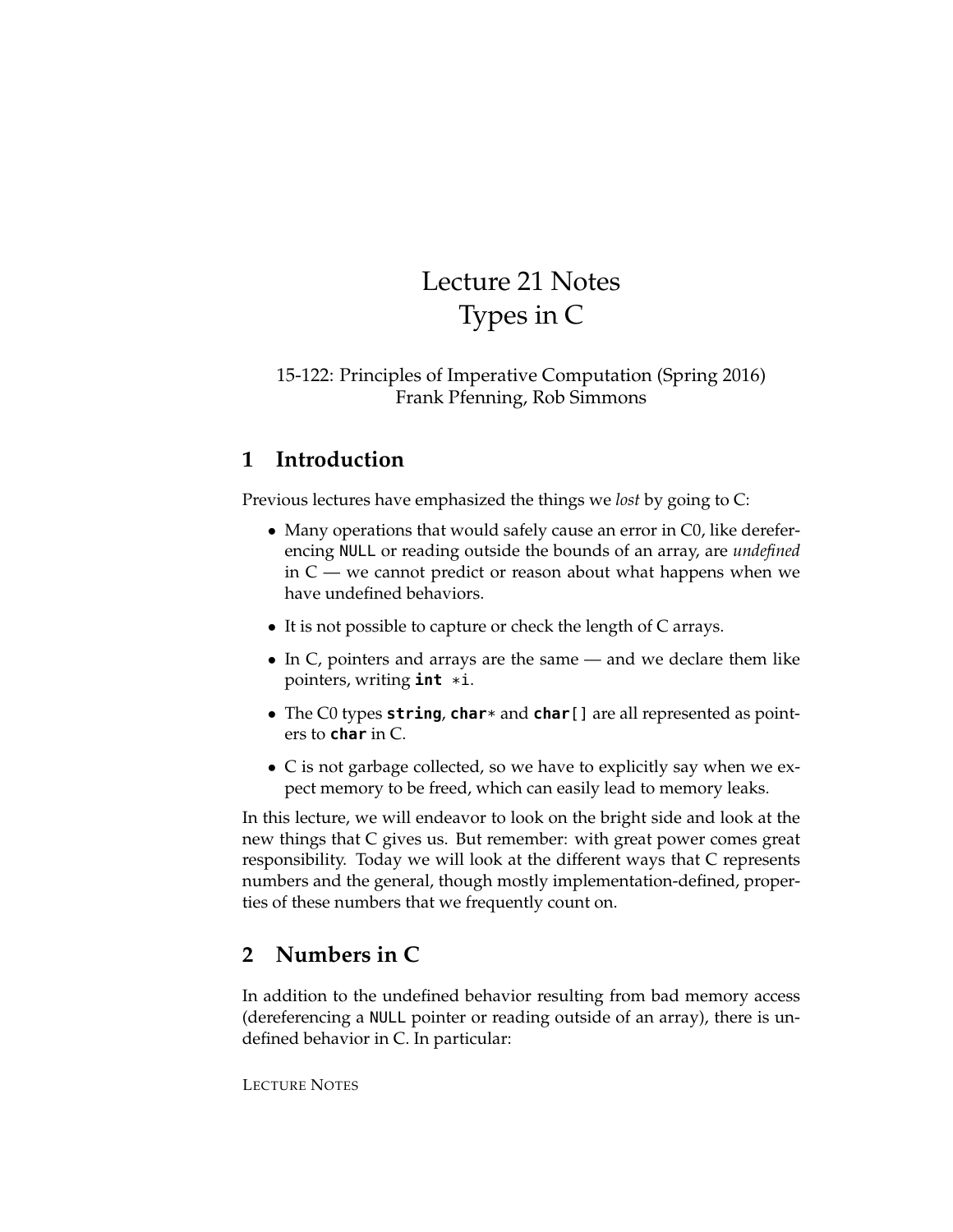- Division by zero is undefined. (In C0, this always causes an exception.)
- Shifting left or right by negative numbers or by a too-large number is undefined. (In C0, this always causes an exception.)
- Arithmetic overflow for *signed* types like **int** is undefined. (In C0, this is defined as modular arithmetic.)

This has some strange effects. If x and y are signed integers, then the expressions  $x < x+1$  and  $x/y == x/y$  are either true or undefined (due to signed arithmetic or overflow, respectively). So the compiler is allowed to pretend that these expressions are just true all the time. The compiler is also allowed to behave the same way C0 does, returning false in the first case when x is the maximum integer and raising an exception in the second case when y is 0. The compiler is also free to check for signed integer overflow and division by zero and start playing Rick Astley's "Never Gonna Give You Up" if either occurs, though this is last option is unlikely in practice. Undefined behavior is unpredictable — it can and does change dramatically between different computers, different compilers, and even different versions of the same compiler.

The fact that signed integer overflow is undefined is particularly annoying. A check like  $(x + 1 > x)$ , which was a perfectly acceptable way to check that x was not INT\_MAX in C, is now a check that the compiler is allowed to optimize to just true, because the result of this expression, in C, is either true or undefined.

There are two ways of coping with signed integer overflow being undefined. One option is to use *unsigned* types, which are required to obey the laws of modular arithmetic: **unsigned int** instead of **int**. As an example, consider a simple function to compute Fibonacci numbers. There are even faster ways of doing this, but what we do here is to allocate an array on the stack, fill it with successive Fibonacci numbers, and finally return the desired value at the end.

```
1 unsigned int fib(unsigned int n) {
2 unsigned int A[n+2]; /* stack-allocated array A */
3 \text{ A} [0] = 0;4 \text{ A}[1] = 1;for (unsigned int i = 0; i \le n-2; i++)A[i+2] = A[i] + A[i+1];7 return A[n]; /* deallocates A just before actual return */
8 }
```
LECTURE NOTES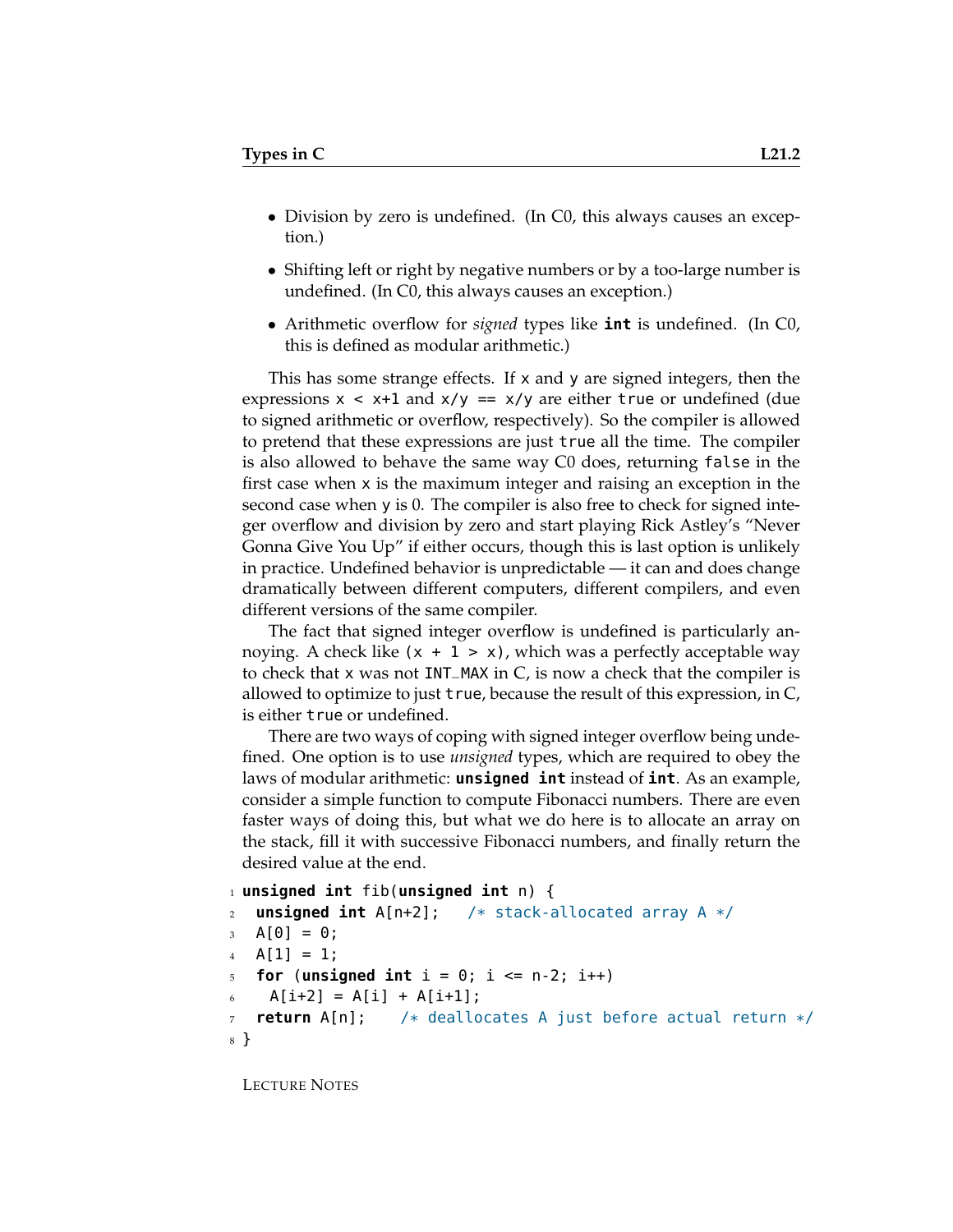There's another solution, particular to the compiler, gcc, that we usually use to compile C programs. This compiler (as well as other modern C compilers like clang), has a flag -fwrapv. When we compile with -fwrapv, then the compiler promises it will treat overflow from addition and multiplication as signed two's complement modular arithmetic, exactly like C0 did.

#### **3 Implementation-defined Behavior**

In addition to **int**, which is a signed type, there are the signed types **short** and **long**, and **unsigned** versions of each of these types — **short** is smaller than **int** and **long** is bigger. The numeric type **char** is smaller than **short** and always takes up one byte. The maximum and minimum values of these numeric types can be found in the standard header file <limits.h>.

C, annoyingly, does not define whether **char** is signed or unsigned. A **signed char** is definitely signed, a **unsigned char** is unsigned. The type **char** can be either signed or unsigned — this is *implementation defined*.

It is often very difficult to say useful and precise things about the C programming language, because many of the features of C that we have to rely on in practice are not part of the C standard. Instead, they are things that the C standard leaves up to the implementation — implementation defined behaviors. Implementation-defined behaviors make it quite difficult to write code on one computer that will compile and run on another computer, because the other compiler may make completely different choices about implementation-defined behaviors.

The first example we have seen is that, while a **char** is always exactly one byte, we don't know whether it is signed or unsigned — whether it can represent integer values in the range [128, 128) or integer values in the range [0, 256). And it is even worse, because a byte can be more than 8 bits! If you really want to mean "8 bits," you should say *octet*.

In this class we are going to rely on a number of implementation-defined behaviors. For example, you can always assume that bytes are 8 bits on the computers we're using for this class in this decade. When it is important to *not* rely on integer sizes being implementation-defined, it is possible to use the types defined in <stdint.h>, which defines signed and unsigned types of specific sizes. In the systems that you are going to use for programming, you can reasonably expect a common set of implementation-defined behaviors: **char** will be a 8-bit integer (maybe signed, maybe unsigned) and so on.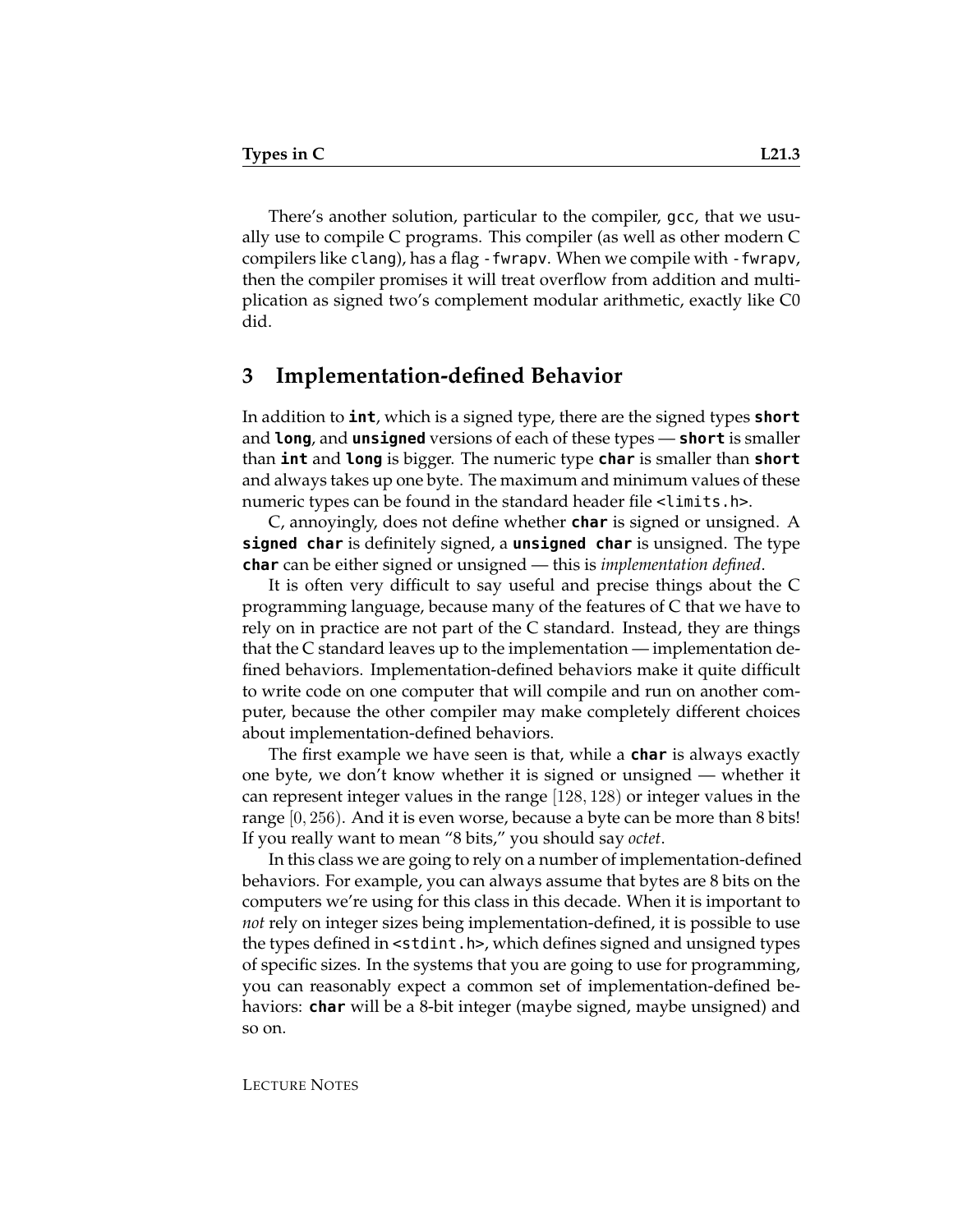This chart describes how the <stdint.h> types match up to the standard C types in most modern C compilers:

| $C$ (signed) |           | stdint.h (signed)   stdint.h (unsigned) $C$ (unsigned) |                |
|--------------|-----------|--------------------------------------------------------|----------------|
| signed char  | $int8_t$  | $uint8_t$                                              | unsigned char  |
| short        | int16_t   | $\vert$ uint $16\_t$                                   | unsigned short |
| int          | $int32_t$ | uint32_t                                               | unsigned int   |
| long         | $int64_t$ | uint64_t                                               | unsigned long  |

However, please remember that we cannot count on this correspondence behavior in *all* C compilers!

There are two other crucial numerical types. The first, size\_t, is the type used represent memory sizes and array indices. The **sizeof**(ty) operation in C actually returns just the size of a type in bytes, so malloc and xmalloc actually take one argument of type size\_t and calloc and xcalloc take two arguments of type size\_t. As we approach the third decade of the 21st century, we're increasingly using 64-bit systems and not dealing with 32-bit systems anymore. On 32-bit systems, size\_t is usually 4-byte, 32-bit unsigned integer. We now usually expect size\_t to be a 64-bit, 8-byte unsigned integer.

### **4 Casting Between Numeric Types**

Now that we've introduced a bunch of different integer types, we need to see how to work with multiple integer types in the same program.

Imagine we have the hexadecimal value 0xF0 — represented as a sequence of bits as 11110000 — stored in an unsigned **char**, and we want to turn that value into an **int**. (This is a problem you will actually encounter later in this semester.) We can cast this character value to an integer value by writing (**int**)e.

```
unsigned char c = 0xF0;
int i = (int)c;
```
However, what will the value of this integer be? You can run this code and find out on your own, but the important thing to realize is that it's not clear, because there are two different stories we can tell.

In the first story, we start by transforming the unsigned **char** into an unsigned **int**. When we cast from a small unsigned quantity to a large unsigned quantity, we can be sure that the *value* will be preserved. Because the bits 11110000 are understood as the unsigned integer 240, the unsigned **int** will also be 240, written in hexadecimal as 0x000000F0. Then, when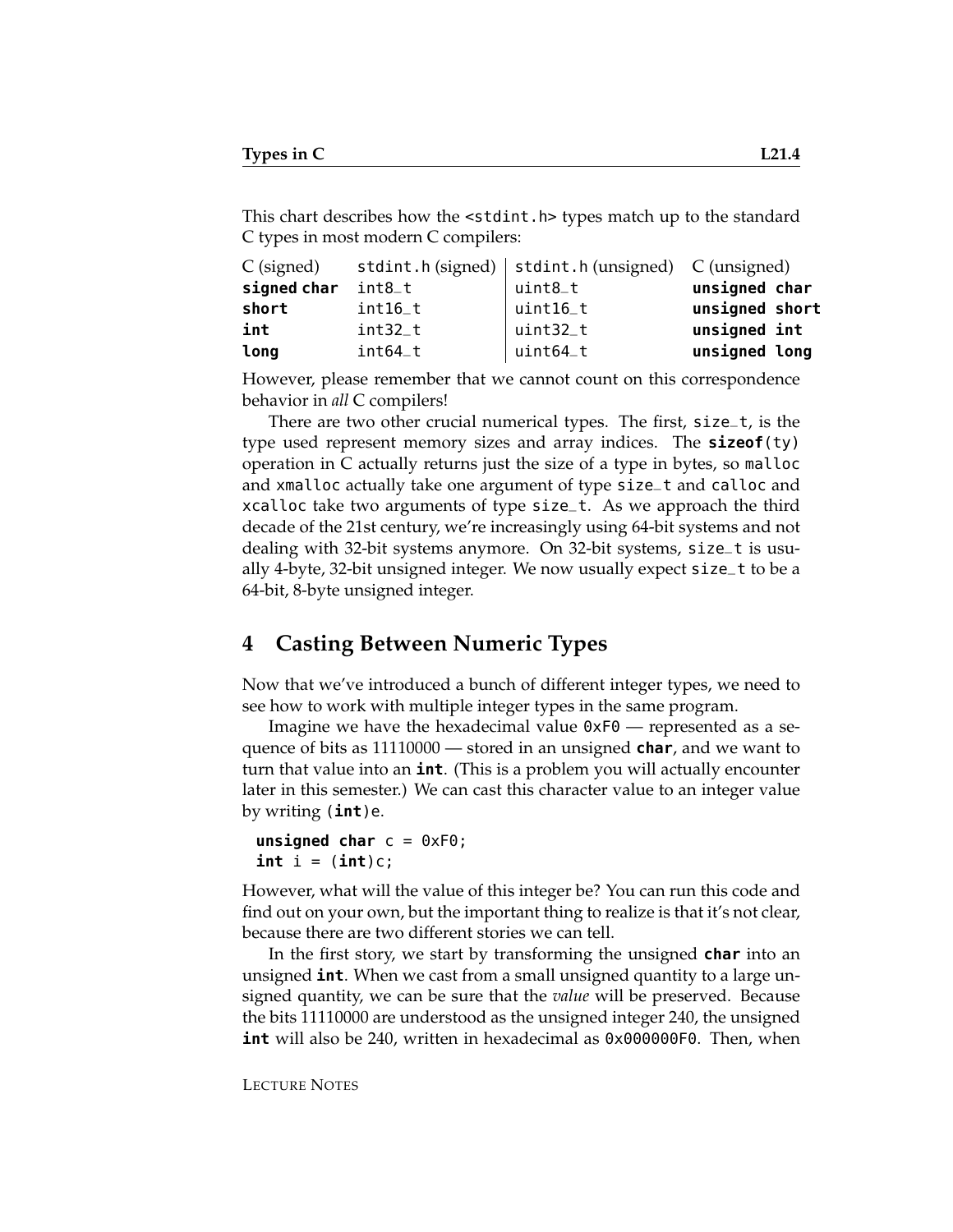we cast from an unsigned **int** to a signed **int**, we can expect the bits to remain the same (though this is really implementation defined), and because the interpretation of signed integers is two's-complement (also implementation defined) the final value will be 240.

In the second story, we transform the unsigned **char** into the signedchar. Again, the implementation-defined behavior we expect is that we will interpret the result as a 8-bit signed two's-complement quantity, meaning that 0xF0 is understood as -16. Then, when we cast from the small signed quantity (**char**) to a large signed quantity (**int**), we know the quantity -16 will be preserved, meaning that we will end up with a signed integer written in hexadecimal as 0xFFFFFFF0. In order to preserve the value as we go from a small to a large signed quantity, all we have to do is use *sign extension* - copy the high-order bit into all the new spaces.



The order in which we do these two steps matters! Therefore, if we want to be clear about what result we want, we should cast in smaller steps to be explicit about how we want our casts to work:

```
unsigned char c = 0xF0;
int i1 = (int)(unsigned int) c;
int i2 = (int)(char) c;
assert(i1 == 240);
assert(12 == -16);
```
The C standard does define which of these two things will happen when you cast directly from **unsigned char** to **int**. However, for the purposes of this class, where we're trying to teach you enough C to write clear and correct programs, it's worth obeying the following rules:

LECTURE NOTES